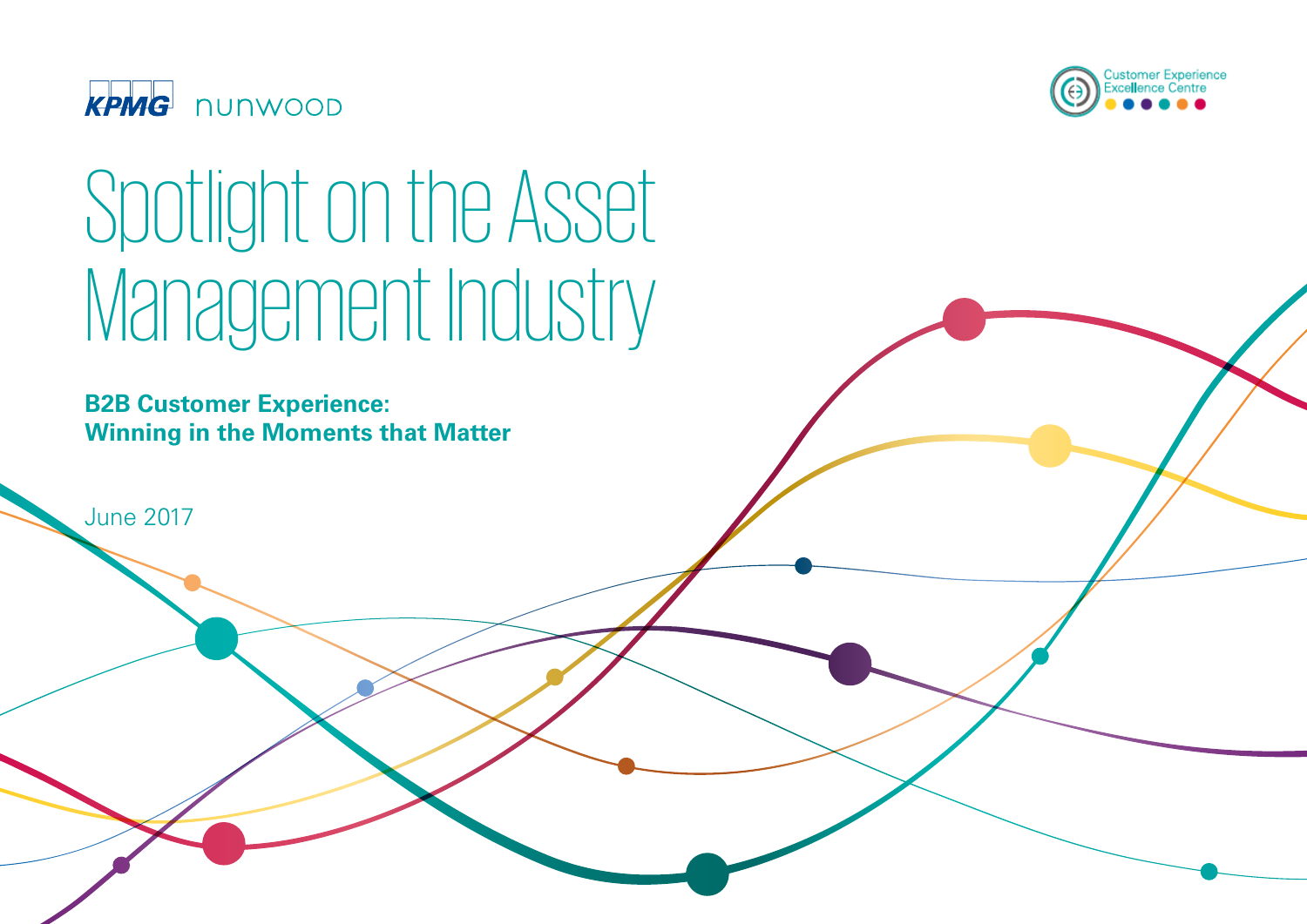### Foreword

Nowhere are commercial relationships more important than in the Asset Management industry. Whether directly with clients, or through intermediaries, the trust based relationship that exists between investor and fund manager is critical to commercial success.

For over 100 years the nature of this relationship has remained largely unchanged. However with shifting client needs, ever increasing regulatory scrutiny, disruptive technologies and a blurring of the lines between manufacturer and distributor, there is a palpable shift as the focus moves from sales and the mechanics of investment excellence to how the whole customer experience is delivered and perceived.

When innovation can be rapidly copied, when performance is no longer the only differentiator, what is left is the customer experience – and for many in the industry it is becoming the last battleground.

The cross-industry Customer Experience Excellence Centre B2B report<sup>(1)</sup>, published in February 2017, was concerned with the lifecycle that can make or break a business relationship.

These relationship-defining events occur infrequently and fleetingly. Successful firms capitalise on the moments that matter and pay less attention to those that don't. Onboarding, knowing the customer, proactively anticipating and solving problems, responding quickly to client's strategic change, and empathetic account management, are hallmarks of companies with a strong grasp of this challenge.

In this report we explore the moments that matter for the Asset Management industry.

We conducted interviews with senior executives from 16 firms, including several of the world's largest, and we discovered that the industry is slowly awakening to how certain critical activities can impact the client relationship and how a focus on these moments will lead to competitive advantage.

For all respondents there was a recognition that the industry was behind the curve, lagging not just consumer markets but mainstream B2B as well. Opinion is split as to how quickly and with what degree of effort the industry needs to expend to catch up.

There was however general agreement that the industry is at a crossroads and the winners will be those who focus on recruiting better people, designing and implementing better customer processes and utilising better technology to deliver the easiest, hassle free experience at lowest cost.

Ultimately, the majority of our respondents concluded that the key differentiator will be the quality of the customer relationship, everything else can be competed away. Price, performance and product innovation are no longer where the source of advantage lies. Those that survive will be those who consistently deliver superior experiences.



**Tom Brown**  Global Head of Asset Management and Partner − KPMG in the UK

(1) www.nunwood.com to download B2B:Moments that Matter.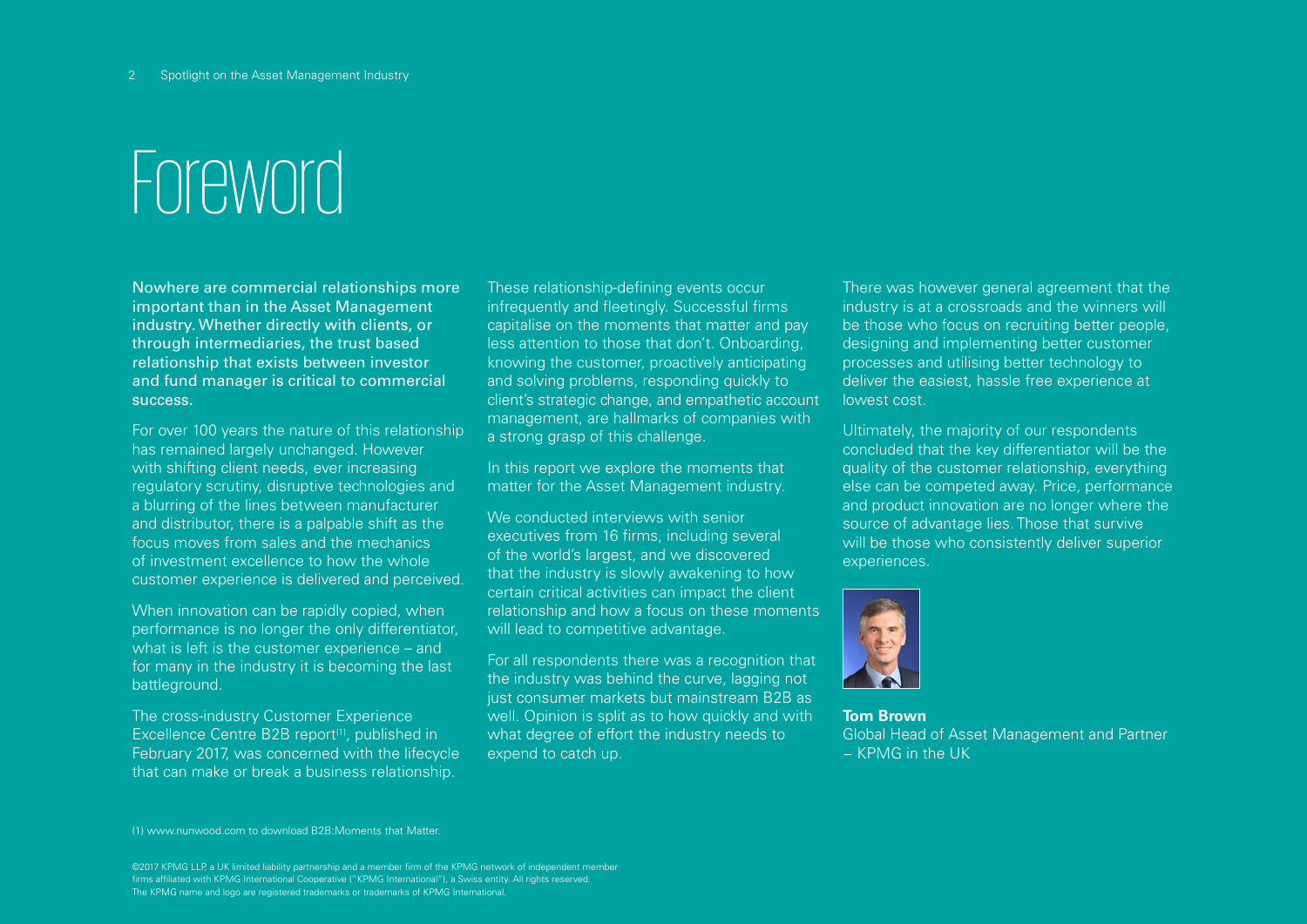### 99  $\frac{\mathsf{66}}{\mathsf{Y}_{\mathsf{OII}}}$

You can create amazing longevity in the asset business if people really trust you.

Client Solutions Director

©2017 KPMG LLP, a UK limited liability partnership and a member firm of the KPMG network of independent member firms affiliated with KPMG International Cooperative ("KPMG International"), a Swiss entity. All rights reserved. The KPMG name and logo are registered trademarks or trademarks of KPMG International.

# Contents

| Summary                                                                 | 04              |
|-------------------------------------------------------------------------|-----------------|
| Methodology                                                             | 06              |
| The Six Pillars of Customer Experience                                  | 80              |
| The Moments that Matter                                                 | 10              |
| The Relationship Manager                                                | 12 <sub>2</sub> |
| <b>Business to Business to Consumer</b>                                 | 13              |
| Performance versus Service                                              | 14              |
| <b>Client Onboarding</b>                                                | 16              |
| The Way Forward: Transforming the B2B Experience<br>in Asset Management | 17              |
| <b>Metrics</b>                                                          | 20              |
| Conclusions                                                             | 21              |
| Contact details                                                         | 22              |
| Participating firms                                                     | 23              |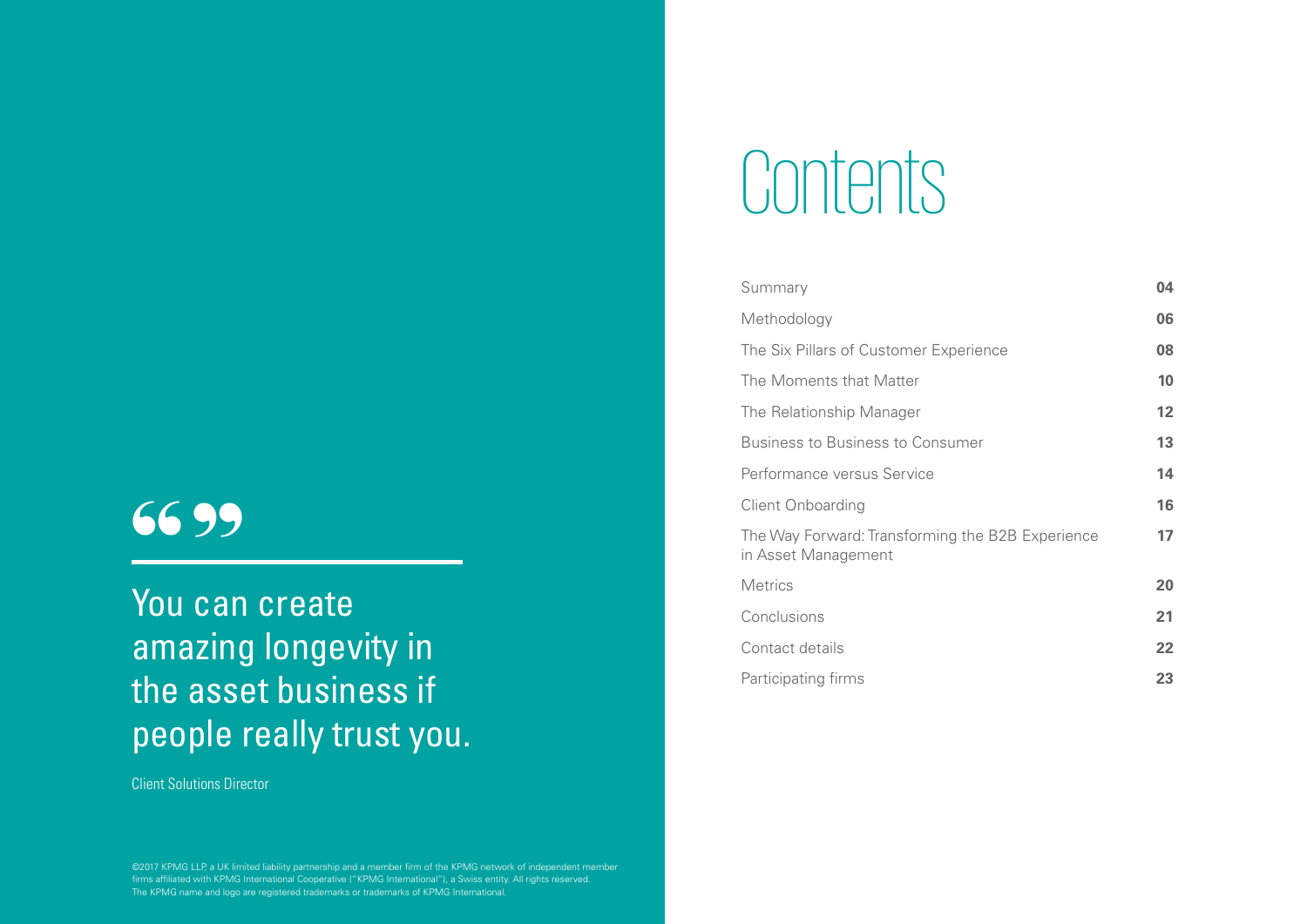### **Summary**

Asset Management is an industry under pressure due to margin squeeze, an ever increasing regulatory burden, macro-economic and political change such as Brexit, new and disruptive business models such as 'robo-advice'. The expectations of clients in this environment change quickly and place even greater pressure on the industry to respond to their evolving needs.

The Customer Excellence Centre reports<sup>(1)</sup> from the UK in 2016 and the US in 2017 show that firms that focus on the quality of the customer experience (CX) achieve twice the revenue growth rates of those that are less focused on CX, they are better able to maintain their margins and, overall, deliver higher levels of shareholder value.

Therefore achieving a better client experience is a source of competitive advantage, not just a 'nice to have'.

Our survey finds, however, that the Asset Management industry is not best in class relative to B2C or even other B2B industries. The industry is at the start of its customer experience journey. Nonetheless there is common agreement that there is opportunity and much that needs to be done.

Asset Management firms, which have historically been order-takers and product salesmen, are having to transform to become client centric driven not just by their clients' needs, but also by regulatory change such as MiFID II, margin pressure and new competition. For global firms, regional variations and inconsistencies provide additional challenge as firms seek to standardise the client experience.

Opinion polarises, dependent on investment strategy, as to which is the most important, service and the relationship or consistently strong fund performance. At the heart of the future experience is understanding who the client is and what their needs are so that experiences can be personalised.

Bespoke processes and one-off service arrangements are giving way to a need for consistent personalisation which is tailored and relevant to clients' needs without introducing cost. This will require a much deeper knowledge and understanding of individual clients and customers, but also the confidence to resist one-off arrangements.

Onboarding is seen as the primary pain point – only two of the firms interviewed felt they were providing a good experience.

Few firms have a clear vision for what the future experience needs to be if they are to be successful or a clear owner for creating that vision. There is no clear consensus as to what 'good' in this industry needs to looks like or how it should be measured. This lack of a clear vision is compounded by a hesitancy in most firms to invite clients to feed back directly on the client experience or take part in Client Councils, many of which have no client representation despite the name.

Many firms are yet to reconcile their approach to B2B2C with the skilful management of potential channel conflict. For most wholesale firms, intermediaries are the client and a route to market that must be treated sensitively. Only a minority see the intermediary relationship as a partnership with the best interests of the end customer at its heart.

#### (1) www.nunwood.com to download B2B:Moments that Matter.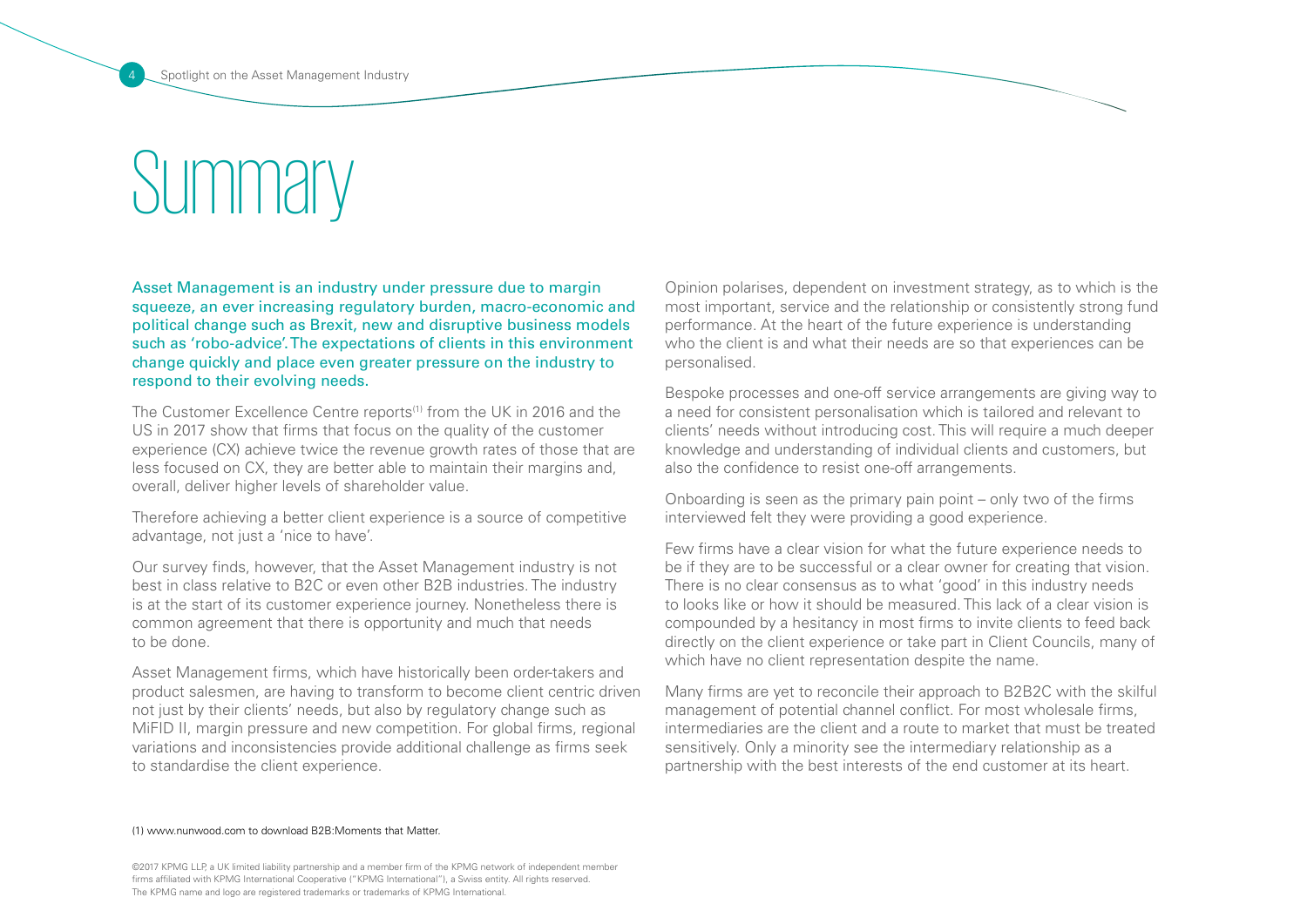This is particularly true of platforms who many do not see as a client or a partner.

The role of the relationship manager is changing rapidly from a sales to a consultative relationship based on need and solutions delivery.

Most firms have an aging IT estate that is inhibiting the rapid adoption of new digital approaches. Short-term imperatives to maintain ageing systems and protect service or deliver immediate benefits take precedence over long-term, strategic technology change.

A key place to start is to learn from successful firms in other industries, such as high technology firms, including Dell, Cisco, Hewlett Packard and Apple. These firms have all mastered how to manage the delivery of their products, both direct to the end customer and through third parties. At the heart of their success lies a focus on delivering a well-defined customer experience to both the channel and the end customer coupled with a detailed understanding of the critical factors to get right across the lifecycle of the relationship.

The first step is for Asset Management firms to transform their culture to be clear on who the client is, to understand the client 'outside-in' and to place the client at the heart of everything they do. Secondly, the nature of the service provided will need to transform, supported by well executed technology change, in order that the proposition is consistent and efficient, but also one that can be personalised to client needs. Thirdly, the client experience should become the responsibility of everyone from the Board downwards and not viewed simply something for Sales or Operations to worry about.



The regulator says the world is flat.

Distribution Director



The role of the investment manager is being able to provide good information, but the challenge is determining how it is packed and delivered in a way that people can act on it.

Global Head of Distribution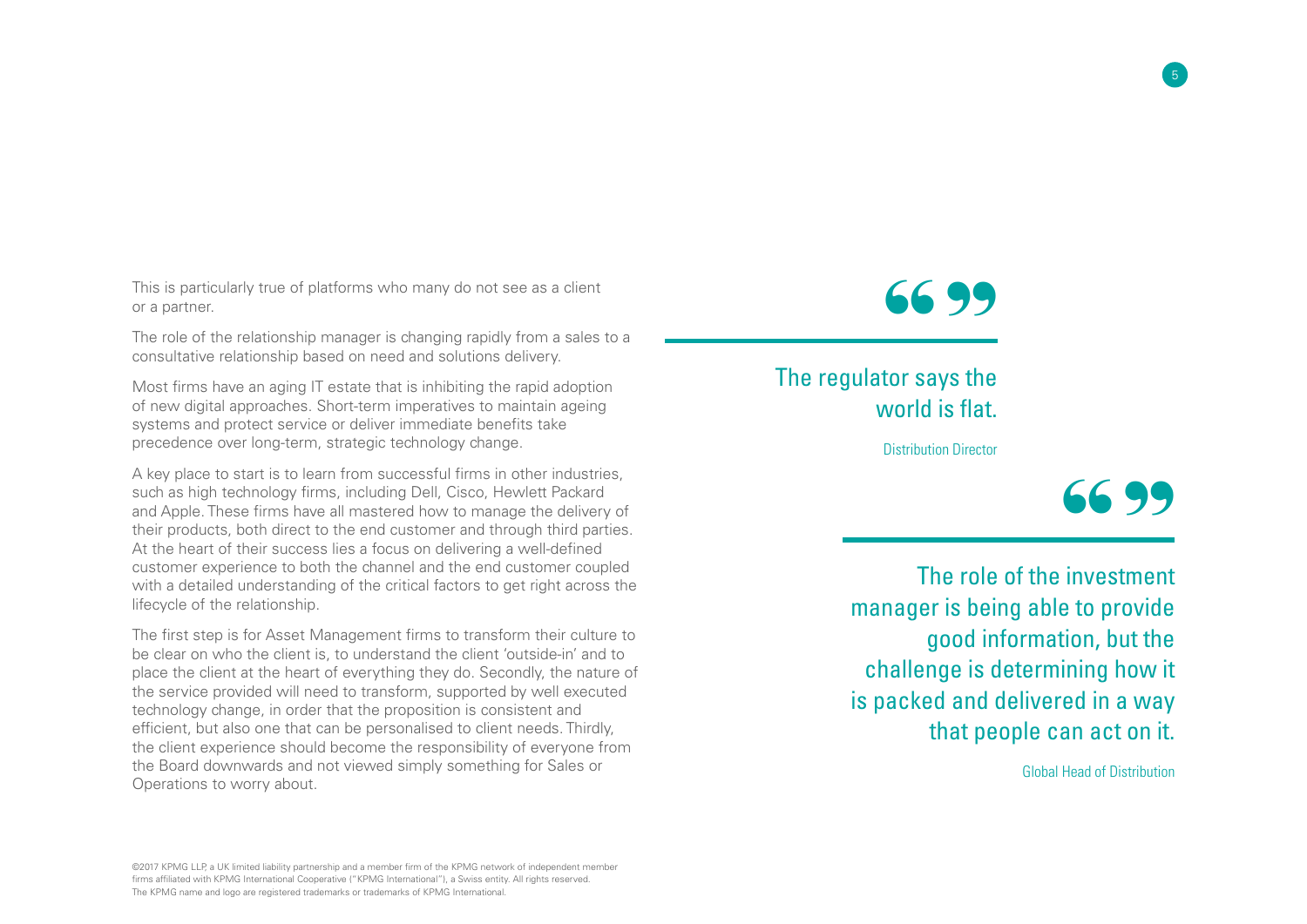### **Methodology**

Our January 2017 Business to Business customer experience report highlighted the growing importance of customer experience excellence as a competitive strategy. The views of 3,000 decision making unit members were solicited about 133 B2B brands in the UK and the US.

For many in the Asset Management industry it struck a chord – so much so that we have conducted a detailed research programme specifically looking at this area of financial services.

We wanted to understand the role that customer experience was playing in the development of business strategies, the state of readiness of the industry to increasingly compete on experience rather than performance and the priorities that constituted the roadmap of change.

Consequently, we held face-to-face interviews with senior executives at 16 asset management companies across the industry, representing approximately one third of the value of the global industry, seeking to identify the key trends and understand the direction of travel for the industry.

In our research we have recognised that Asset Management client relationships are complex and varied. The specific relationships we have focused on are shown in the diagram on the opposite page. These include:

- B2B relationships with Institutions, including Sovereign Wealth Funds, Family Offices & Hedge Funds
- B2B2C relationships with the Wholesale Market, including Financial Advisers and Wealth Managers
- B2B2C relationships with platforms, including both advised and direct platforms
- Direct B2C relationships with end clients (where relevant).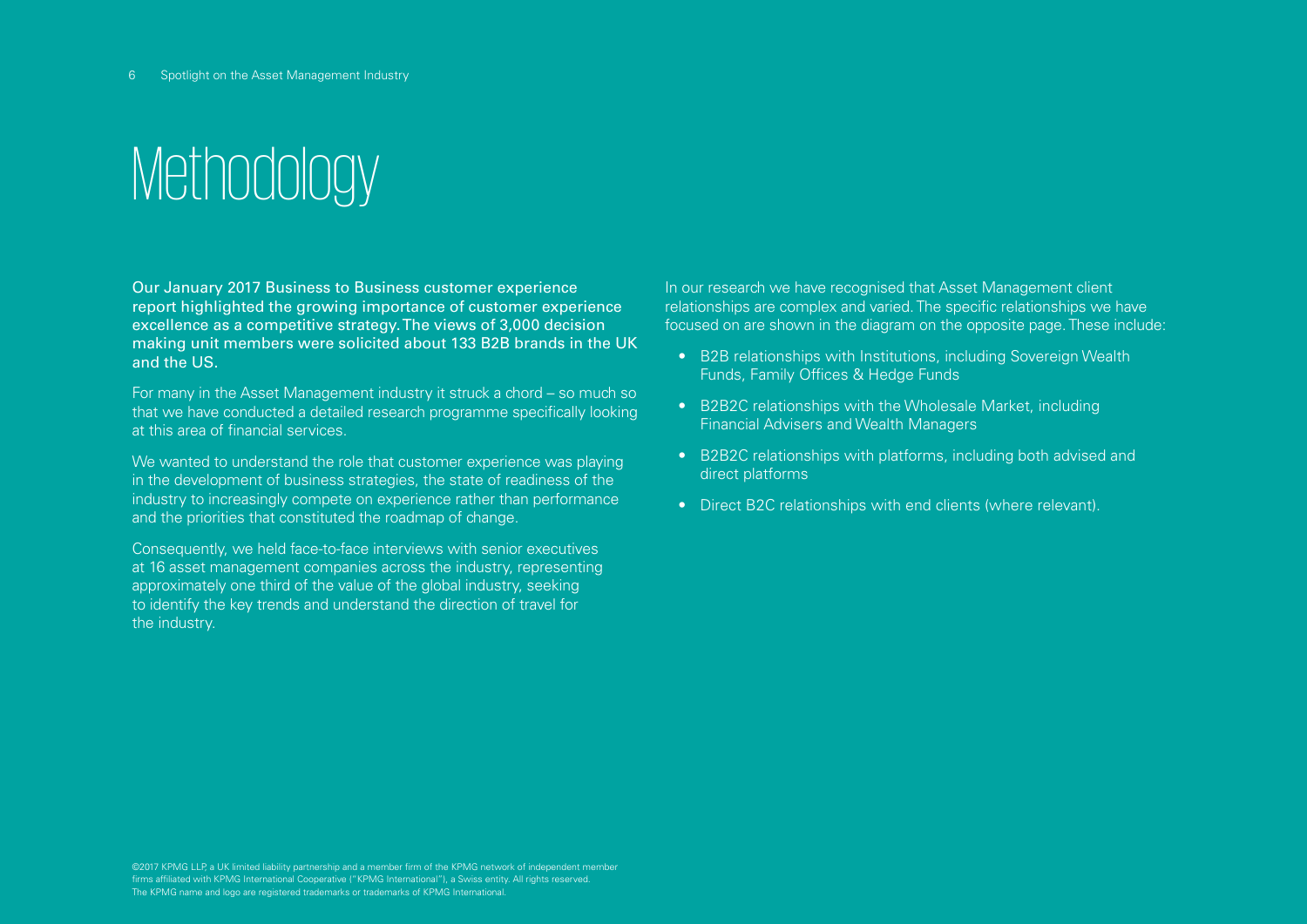### Asset Management Client Relationship Map



#### Note: Diagram showing the client relationships described in this report.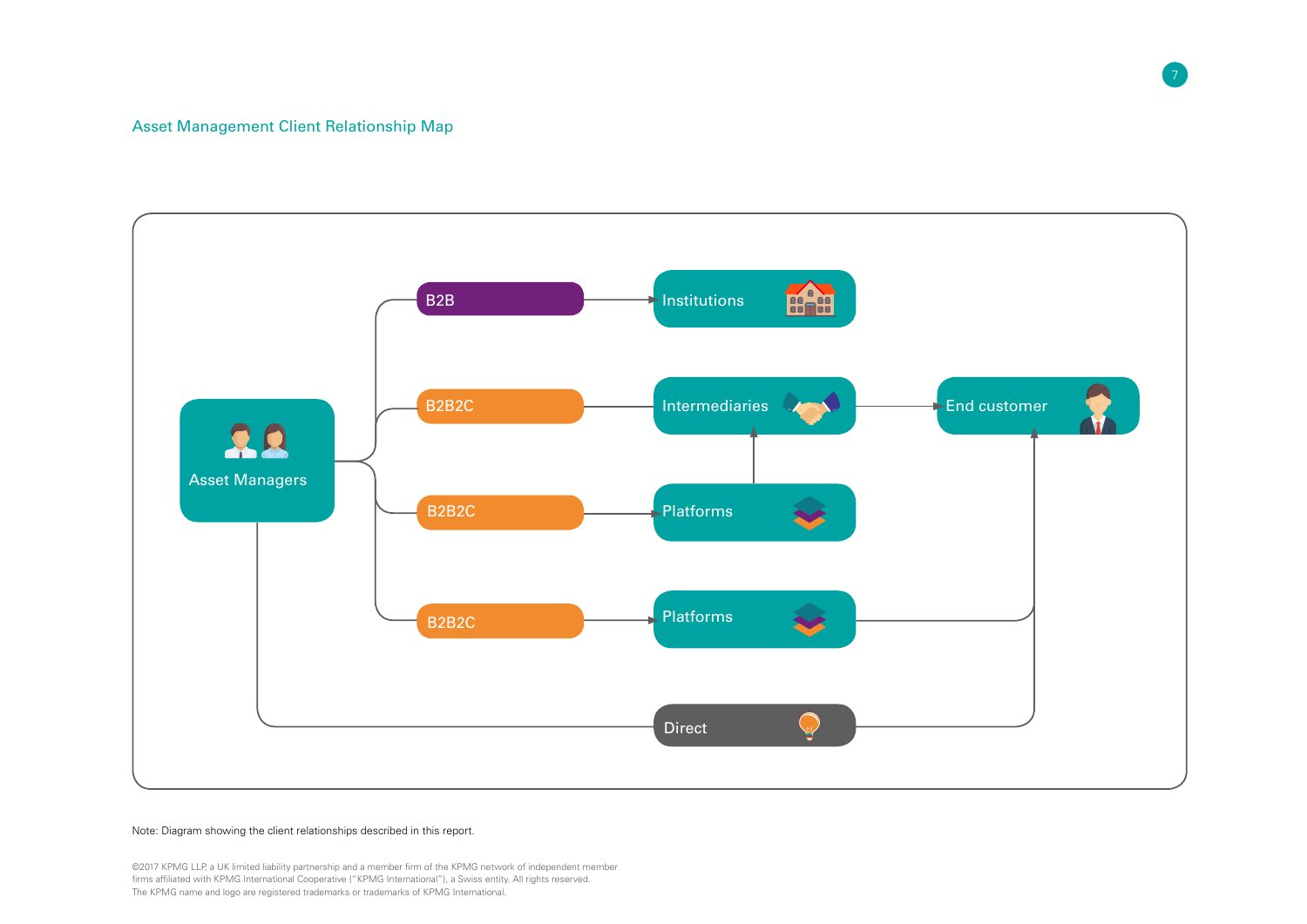# The Six Pillars of Customer Experience within the Asset Management industry

### Our original B2B research and our work in the Asset Management industry shows that, as in the consumer world, The Six Pillars of customer experience are the building blocks for success.

As the pillars play out across the lifecycle of a relationship, we see that they encapsulate the moments that matter for relationship success. They articulate a target experience that drives both loyalty and advocacy. They should lie at the heart of any organisation's customer experience strategy, providing a framework for both implementation and measurement.

At the heart of The Six Pillars lies the psychology of experience – The Six Pillars align closely to the basic human psychological drivers and therefore it should be no surprise

### The Six Pillars of customer experience excellence:

**Personalisation** 

Using individualised attention to drive an emotional connection.







### Being trustworthy and engendering trust.

### **Expectations**

Integrity

Managing, meeting and exceeding customer expectations.



#### Resolution

Turning a poor experience into a great one.

### Time and Effort

Minimising customer effort and creating frictionless processes.

### Empathy

Achieving an understanding of the customer's circumstances to drive deep rapport.

©2017 KPMG LLP, a UK limited liability partnership and a member firm of the KPMG network of independent member

firms affiliated with KPMG International Cooperative ("KPMG International"), a Swiss entity. All rights reserved. The KPMG name and logo are registered trademarks or trademarks of KPMG International.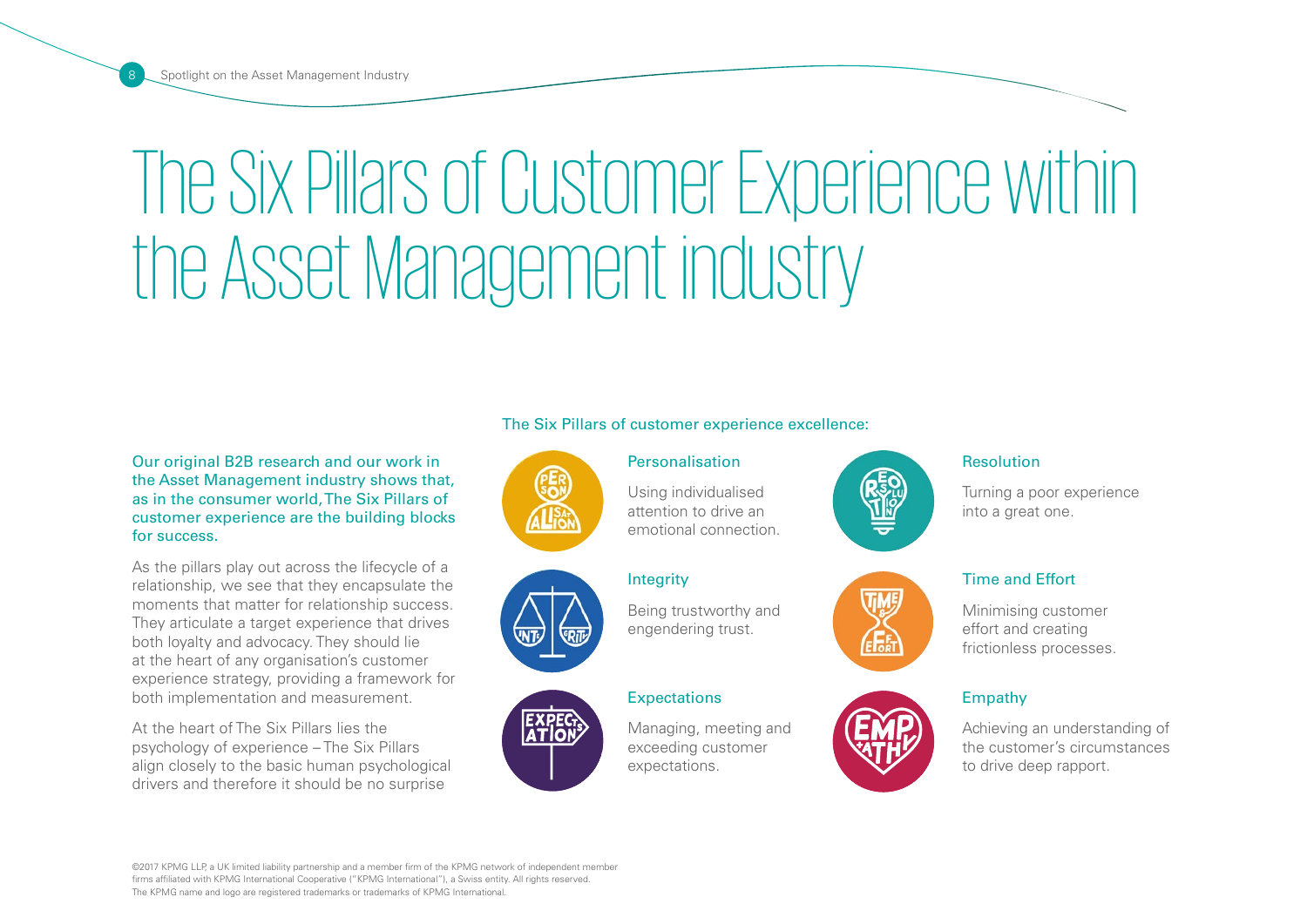that they apply whenever and wherever there are human connections involved.

Personalisation is achieved through knowing your customer. Be that intermediary or end customer. Being alert to their needs and wants, whether relating to life goals or business goals, and then tailoring experiences to particular circumstances. In a B2B relationship, this knowledge may need to span several individuals rather than just a single buyer. Increasingly asset managers are focusing on how they individualise the whole client experience by providing choice without breaching regulations or destroying margins.

Integrity precedes trust, which is the foundation of all relationships. The trust formation process is common. It is based on trust building behaviour, reliability and ensuring beneficial outcomes for both parties. Trust is formed in the onboarding journey an area where most firms admit they are weak. Many firms are now looking at redesigning the experience for new clients. For many of our respondents trust was seen as a critical differentiator and the key brand attribute.

With Time and Effort, the ease of doing business and the amount of time it takes is a strong driver of loyalty. Finding opportunities to reduce cost, time and effort are major relationship enhancers. Making information available quickly and simply is a priority for investment firms, but also a key tension as it comes at a cost.

Service failure and customer recovery impact retention and advocacy. The ability to resolve issues quickly and reliably is paramount. In this B2B environment this is particularly true when it involves a large institutional client or intermediary. In this world, a single point of contact, progress reports, timelines and updates are increasingly prevalent.

The nature of B2B Asset Management purchasing, often requiring a pitch or formal presentation, means organisations are tempted to place themselves in a good light. We frequently find that this spills over into a tendency to over promise at the outset and then fail to deliver. This has a significant impact on the durability of a relationship. The accurate setting of expectations is a difficult but essential component of a successful relationship.

Finally, Empathy. In both the passive and the active world you need to be able to put yourself in your customers' shoes and show them you can see the world from their perspective. Understand their priorities and challenges, the obstacles that will get in the way, their fears and worries. All the while, being able to judge the emotional temperature and having the emotional intelligence to react accordingly. This is a particular historic challenge for investment managers who tend to rely on internal reporting, anecdotal feedback via Sales or 3rd parties to understand their own organisations from their clients' perspective.

The Six Pillars neatly encapsulate the factors that contribute to a long term sustainable and profitable relationship between investment companies, their intermediary business partners and between investment companies and their direct clients.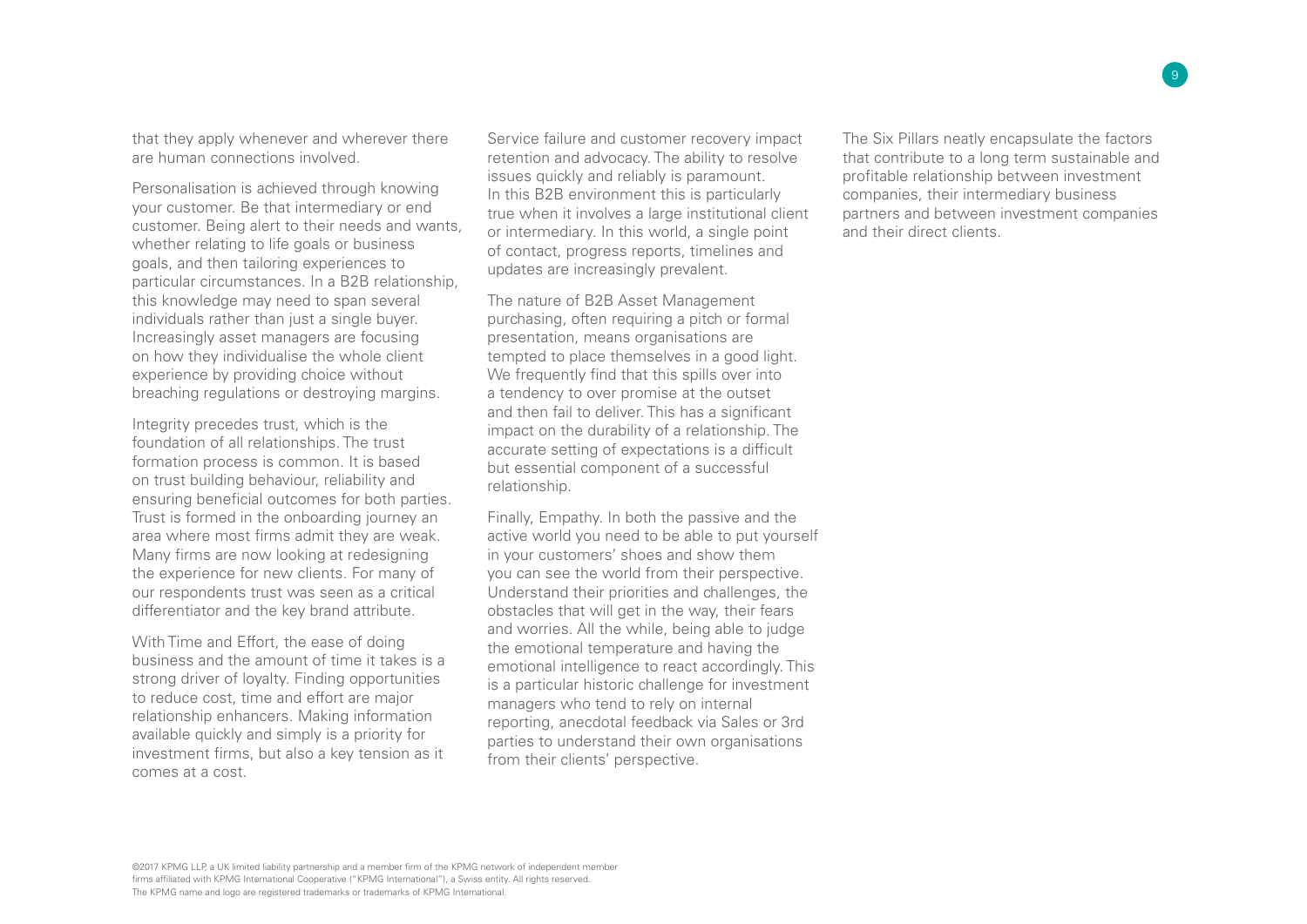## The Moments that Matter

In the world of Asset Management, commercial success for a firm lies in the strength of the relationships it creates with its customers. In any walk of life, relationships are won or lost in key moments.

When considering customer experience it is easy to fall into the trap of believing everything has to be perfect and that all dimensions of an experience are equally important.

Our research shows that this isn't so. The moments that matter in an Asset Management relationship are those that give the client cause to reflect on the nature of the relationship and consider whether the brand promise has been kept.

In short, not all moments in this relationship are created equal.

 $\frac{66}{\frac{1}{2}}$ 99

The definition of a good relationship has moved from good networking to having good proposition/products. There is still a need to engage and understand the needs of your clients, but the focus is on technical performance and service rather than social.

Global Head of Distribution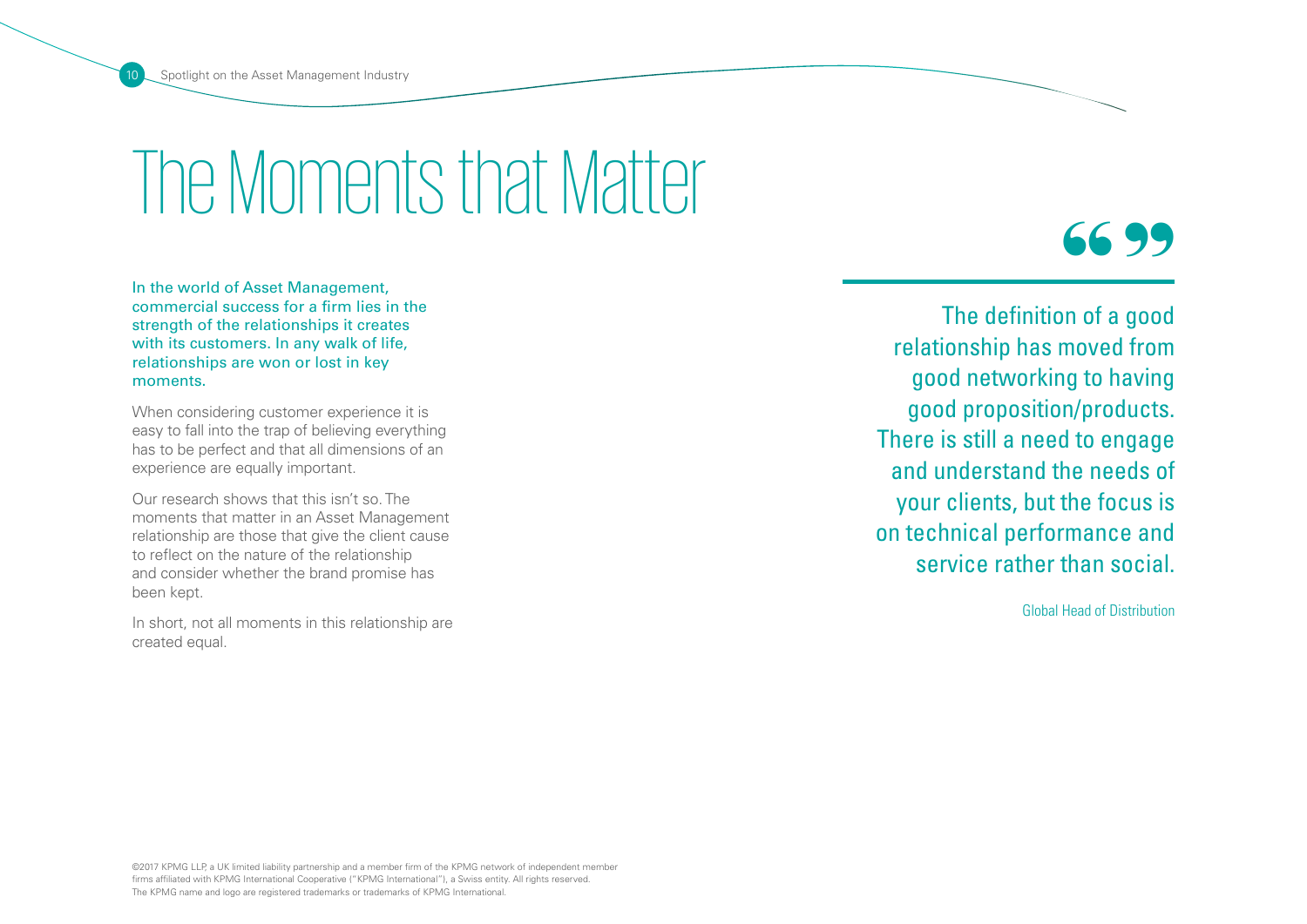### The B2B experiential life cycle

|                                                  | Pre-purchase                                                                                                                                            | <b>Purchase</b>                                                                                                                                                                                                                                                                                               | Immediate post-purchase                                                                                                                                                                                                                                                                             | Ongoing                                                                                                                                                                                                                                                                                              | Renew/dissolve                                                                                     |
|--------------------------------------------------|---------------------------------------------------------------------------------------------------------------------------------------------------------|---------------------------------------------------------------------------------------------------------------------------------------------------------------------------------------------------------------------------------------------------------------------------------------------------------------|-----------------------------------------------------------------------------------------------------------------------------------------------------------------------------------------------------------------------------------------------------------------------------------------------------|------------------------------------------------------------------------------------------------------------------------------------------------------------------------------------------------------------------------------------------------------------------------------------------------------|----------------------------------------------------------------------------------------------------|
|                                                  |                                                                                                                                                         | ক                                                                                                                                                                                                                                                                                                             | 奠                                                                                                                                                                                                                                                                                                   | ឝ                                                                                                                                                                                                                                                                                                    |                                                                                                    |
| <b>Target experience</b>                         | Positive reputation.<br>An organisation that<br>stands for something, is<br>competent at what it does<br>and keeps its promises.                        | A closeness to the customer<br>and the sector that enables<br>the offering to be personalised<br>to the customer's strategic<br>needs.                                                                                                                                                                        | Delivery on the promise,<br>accurate setting of<br>expectations. Making things<br>easy and straightforward                                                                                                                                                                                          | Responding with urgency<br>when things go wrong.<br>Emotionally intelligent<br>responsiveness.                                                                                                                                                                                                       | Making renewal<br>easy. Achieving<br>strategic supplier<br>status - become<br>difficult to unwind. |
| <b>Phases of relationship</b><br>connection      | Wooing                                                                                                                                                  | Selling/buying                                                                                                                                                                                                                                                                                                | Honeymoon<br>Forming<br>Storming                                                                                                                                                                                                                                                                    | Norming/bonding<br>Co-creation                                                                                                                                                                                                                                                                       | Leadership                                                                                         |
| <b>Moments that matter</b><br>for Asset Managers | • Clear market<br>positioning on brand<br>attributes active<br>vs. Passive, Trust,<br>Relationships<br>• Reputational coverage<br>• Referral/references | • Client knowledge -<br>business, industry and<br>challenges<br>• Risk appetite & investment<br>strategy preference<br>• Knowledge of the end<br>client (where possible) vs.<br>suitability of proposition<br>• Setting clear service<br>expectations<br>• Collaborative mandate<br>development & contracting | • Strong relationship<br>management<br>• First impressions/first user<br>experience<br>• Well executed onboarding<br>• Team chemistry<br>• Opportunities to reduce or<br>remove client effort<br>• Product knowledge and<br>insight<br>• 0-3 months building trust<br>• Quality of client reporting | • Anticipating issues and<br>proactive resolution<br>• Issue management<br>• Adapting service to<br>changing client needs<br>• Responding to changes in<br>emphasis/strategic direction<br>• Fund performance<br>• 3-6 months critical period<br>for performance<br>• Channel conflict<br>management | • Ability to<br>sell-down<br>unhindered<br>$\bullet$ Last<br>impressions<br>• Exit interviews      |
| <b>Moments of failure</b><br>for Asset Managers  | • Reputational issues<br>• Confusion on suitability<br>of proposition<br>• Weak relationship                                                            | • No ability to articulate<br>the needs of the client<br>(including the end client)<br>• Failure to identify risk<br>appetite<br>• Tendency to over promise                                                                                                                                                   | • Poor onboarding experience<br>• Failure to manage cross<br>company team dynamics<br>• No solutions to predictable<br>problems<br>• Poor change management<br>process                                                                                                                              | • Quality of relationship<br>manager or change in RM<br>• Poor or inconsistent service<br>quality<br>• Issue responsiveness<br>• No single point of contact<br>for issues                                                                                                                            | • Acrimonious<br>exit                                                                              |
| <b>Six Pillar emphasis</b>                       |                                                                                                                                                         |                                                                                                                                                                                                                                                                                                               |                                                                                                                                                                                                                                                                                                     |                                                                                                                                                                                                                                                                                                      |                                                                                                    |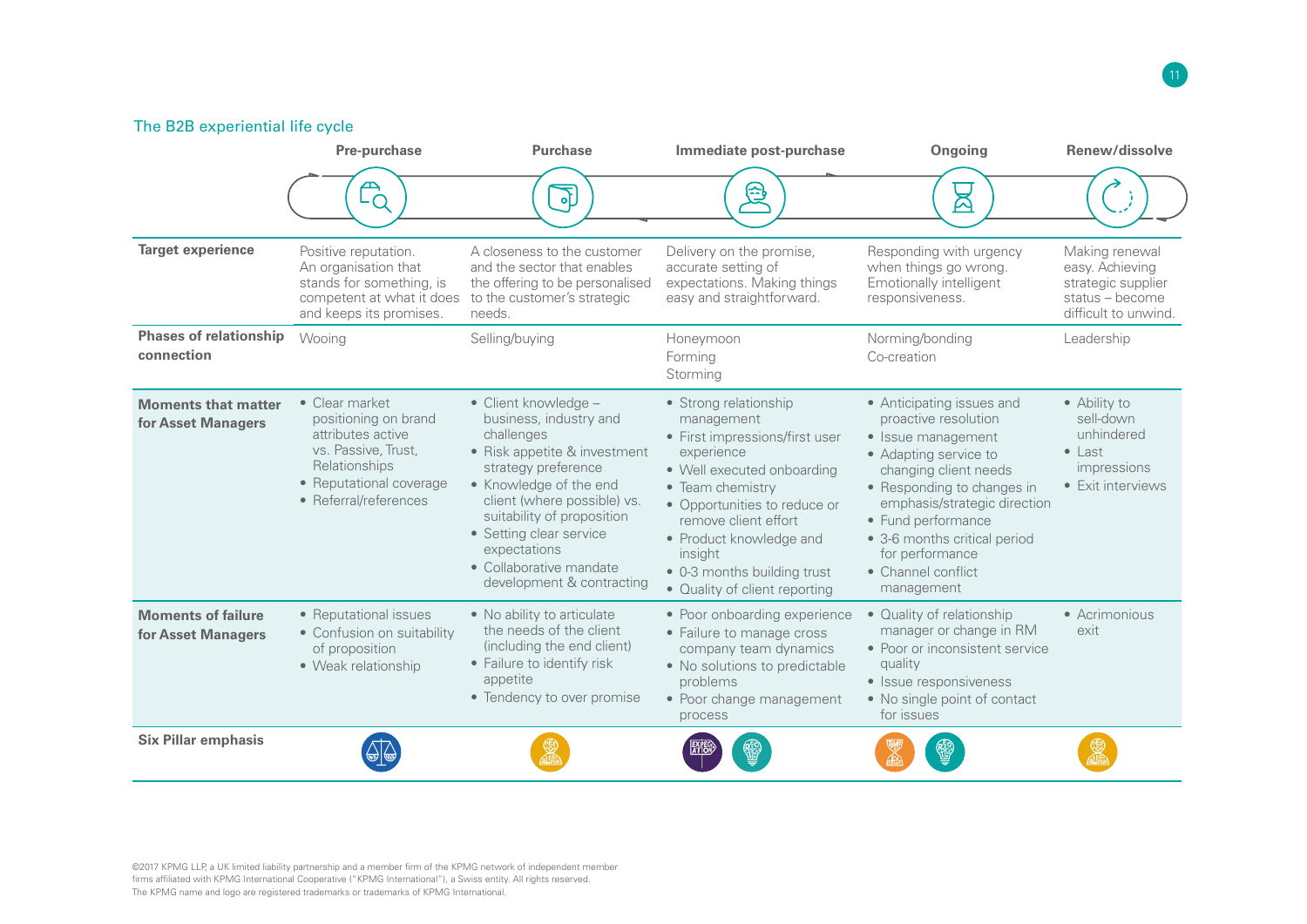## The Relationship Manager

There is universal acceptance that the role of the relationship manager (RM) is fundamentally changing. No longer there to 'grease the wheels', the role is now pivotal from both a technical perspective and a relationship management perspective.

Ostensibly this change has been driven by regulation focused on inducements, including SMR and MIFID II, however, in reality the regulation reflects a wider cultural shift.

Increasingly RMs are expected to develop a deep working knowledge of both the products and the client. It is their ability to reconcile the two that is the hallmark of an outstanding RM.

The RM is not just a day to day conduit between two organisations but a source of knowledge and expertise in their own right.

Concern is growing that there is a shortage of people with the requisite skills and intellectual prowess to fulfil the role in the way it now needs to be delivered.

Head of Client Experience

99



### The traditional sales model of the RM is now dead.  $\frac{66}{\frac{1}{100}}$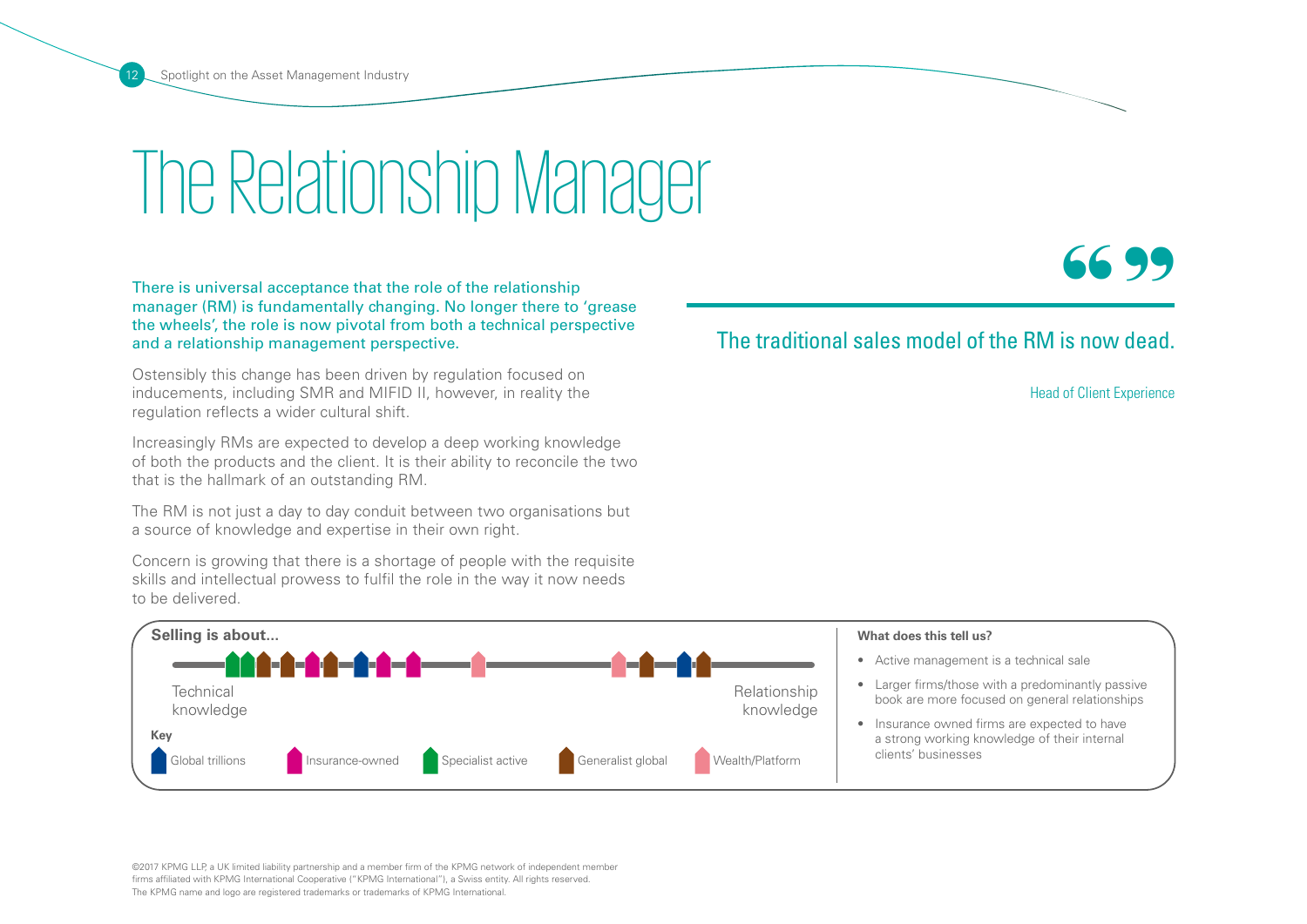# Business to Business to Consumer

Despite the focus on service, firms do not have a common understanding of who they regard as the client. There was considerable discussion amongst respondents on whether platforms were clients or partners (and platforms are frustrated they are not treated as clients). Only one firm actively engaged their D2C customers to inform their B2B product and service offering with the remainder relying on their intermediaries to provide insight and fulfil their regulatory responsibility around suitability.

The reality is that in the UK the regulator is pushing for a new relationship between investment firms, their intermediaries and end clients. A relationship where both work in partnership with the best interests of their end client in mind.

There are therefore at least two customers in the investment world and firms are hugely cautious around communicating with the end customer. Both have needs and wants around the experience they enjoy, however a new working model will be necessary if both are to be satisfied.

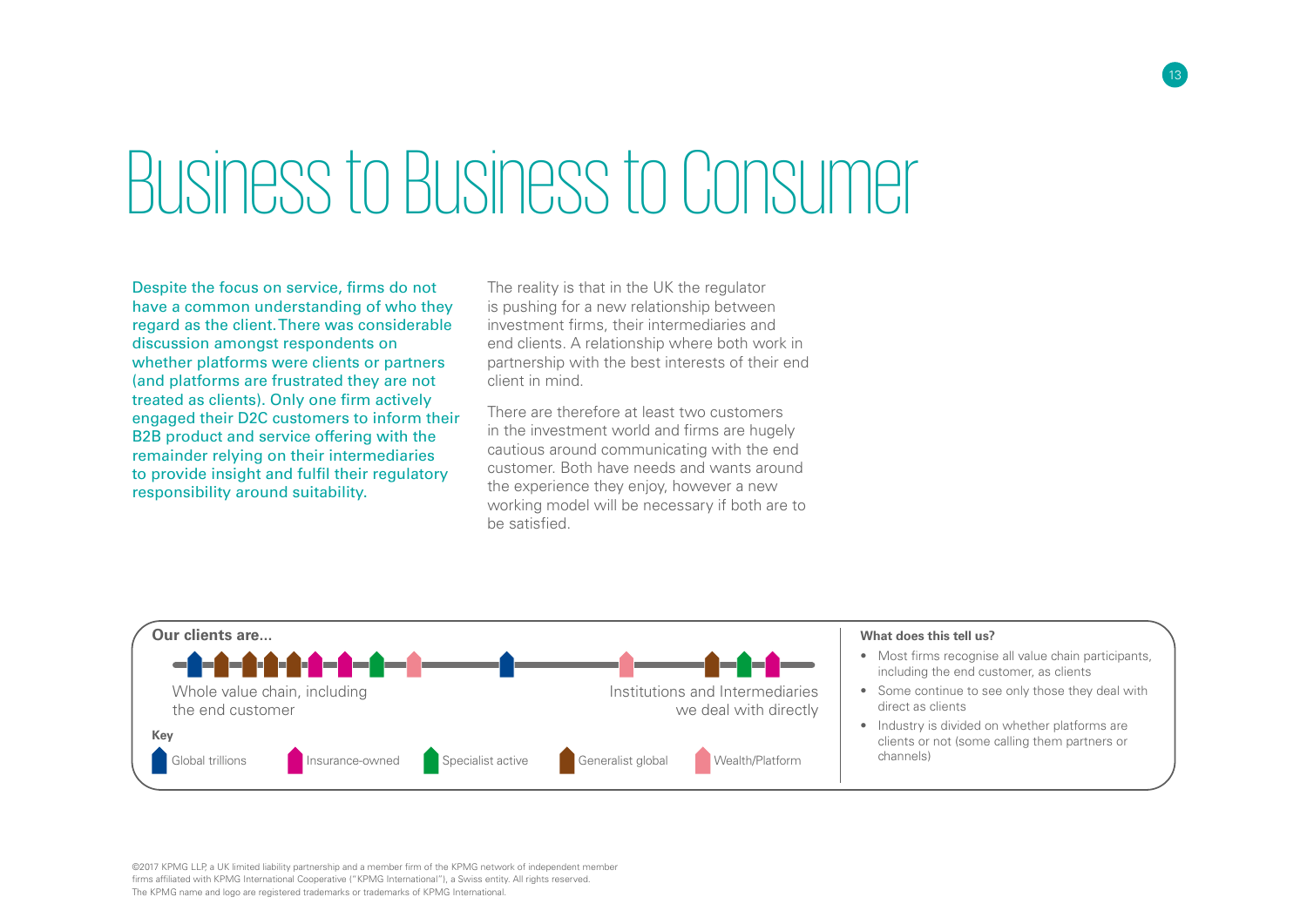# Performance versus Service

**At the centre of strategic client development for the industry lies the firm's point of departure. For all active managers, with a pricing model to defend, the answer is unequivocally performance at a given price point – an added value equation. For firms who utilise passive management techniques the answer is equally unequivocal, service.** 

Three firms were focused on performance and were active or predominantly active managers (of which two were independent). These firms believe that top quartile performance will see them succeed in the market. The two independent firms have no intention of owning or controlling distribution – a real challenge as those fund groups who do control or influence wholesale distribution are more likely to promote their own funds or investment solutions over others on platforms or through IFA groups.

For the passive firms the situation is clear. Performance is what it is, it will fluctuate over time. Innovative products can have a momentary impact on the market, but can be replicated quickly, first mover advantage in this industry is short lived. Price and margins

determine price levels, all that is left to compete on is the quality of the relationship. For these companies there is now nothing more important than the trust of their clients.

Firms are slowly beginning to formulate customer experience strategies. A few have appointed customer experience directors whilst others prefer a federated ownership model. However for many the approach to customer experience is a step into the unknown. The common first step is understanding customers and clients using primary research to uncover needs desires and wants. Client Councils are being formed, although few actually involve clients, measurement processes and metrics are being rolled out. Some are undertaking journey mapping – the points of entry into the customer experience improvement process are varied and firm specific. Few have laid out a clear customer agenda and road map.

For many the enclosed somewhat incestuous nature of the industry is a major barrier. It is an industry that is ultimately self-perpetuating. People move between firms, new blood is rare and innovative ideas hard to come by. Regulation is seen to constrain new thinking

at every turn with many concerned about how the next phase of the FCA's competition review will put pressure on service. The more advanced are looking outside the industry at firms that have faced and overcome similar problems, industries such as pharmaceutical that face high levels of regulation and is heavily intermediated and transport an industry that has led the roll out of digital service technologies. The need for breakthrough ideas, best practice in service and unique approaches to personalisation are driving reformers to look outside of the Asset Management industry.

66 99<br>
:ompete on

We don't compete on price. Our core priority is retention.

Head of Sales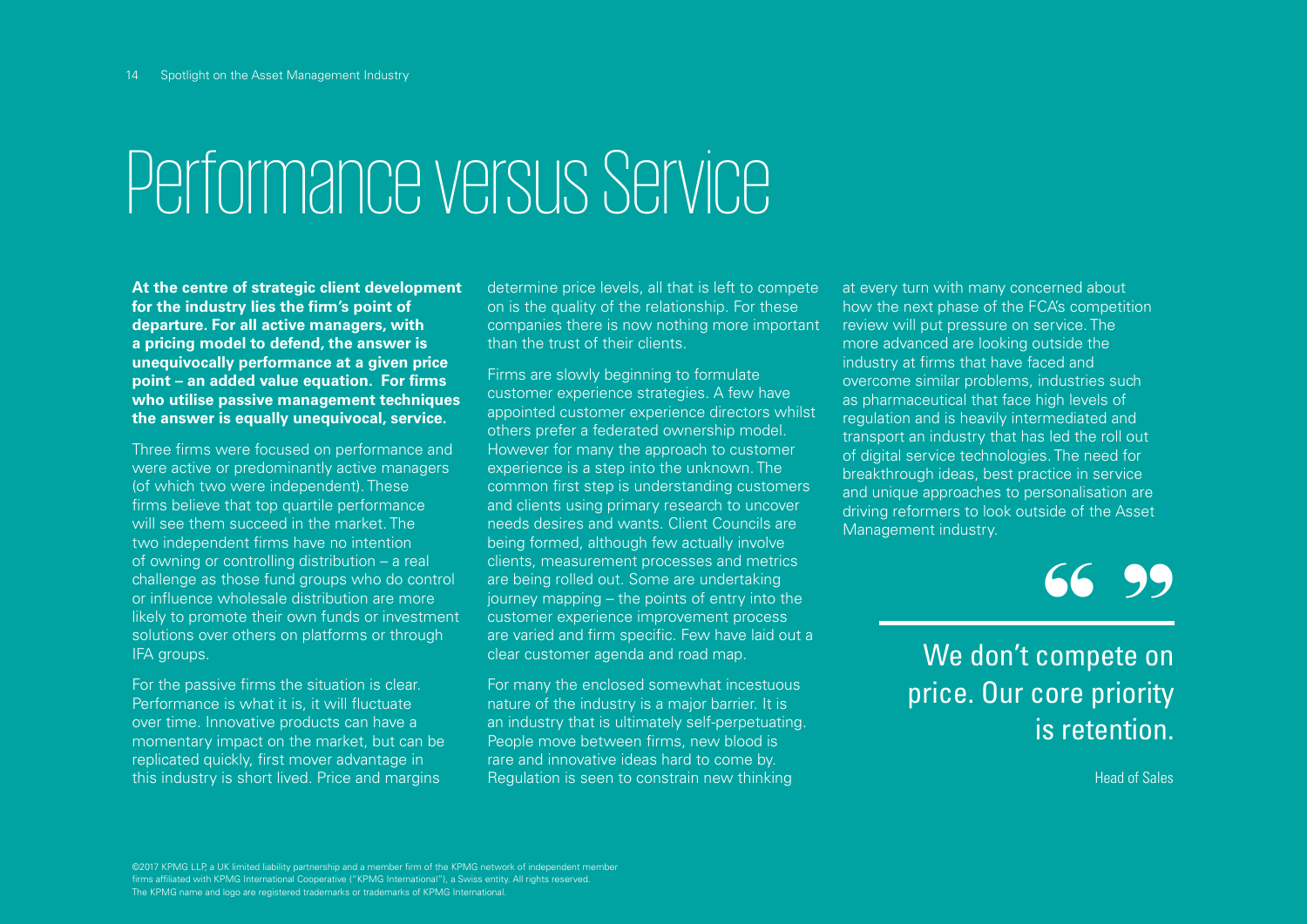



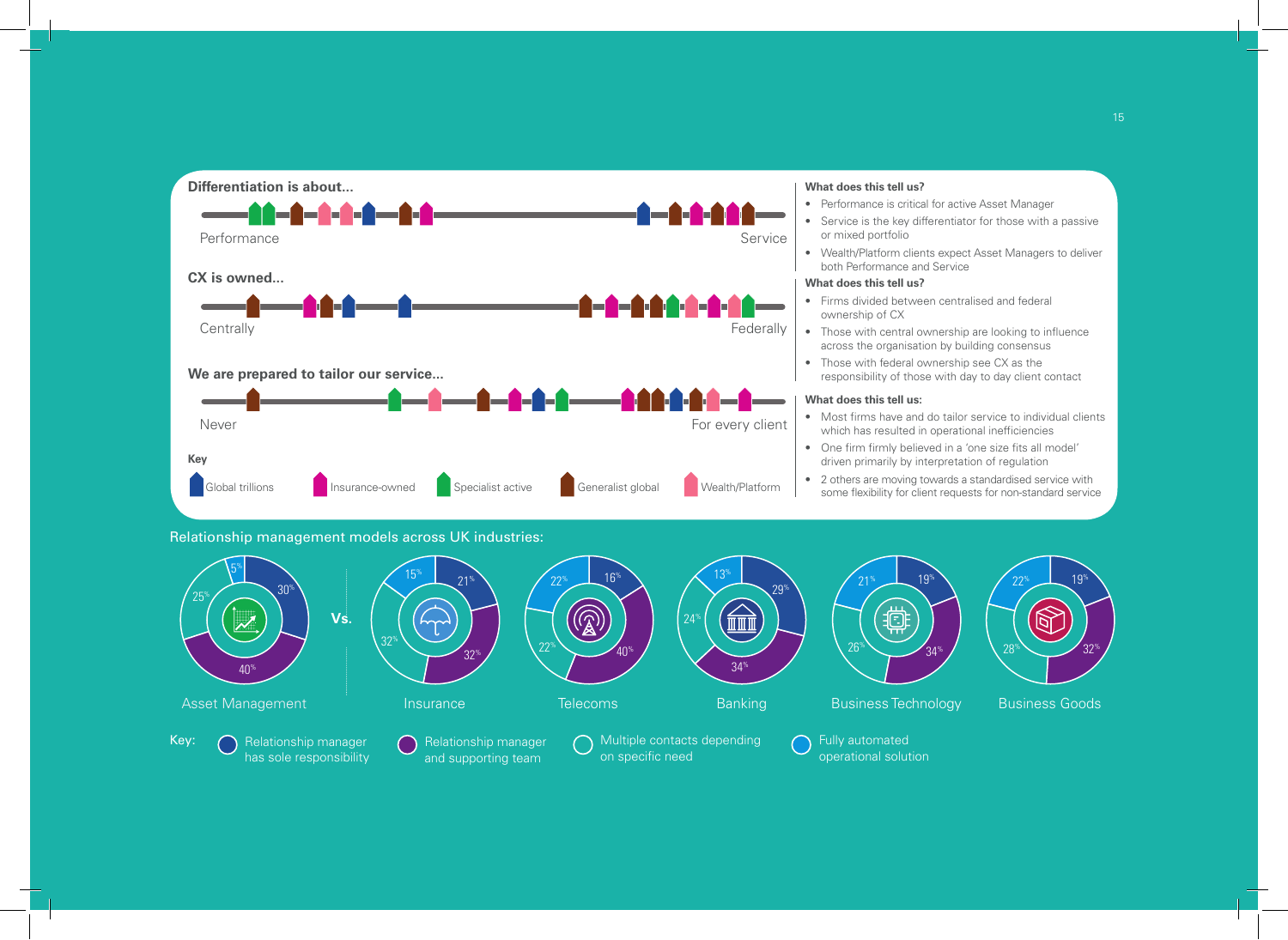# Client Onboarding

Almost without exception firms reported that their onboarding processes were below average. Regulation in the form of antimoney laundering and inducements monitoring, bespoke processes evolved for specific clients, regional variations, legal hold-ups and a historic focus on getting the business in the first place has led to a collection of largely manual processes with no single point of ownership or referral.

Despite the inefficiencies staff have learnt to work with these processes and, in a growing market, do not have the time to redesign the new customer take on process. High workloads inhibit change.

Early efforts at journey design have resulted in journey designs that are difficult to implement and initial enthusiasm for change has stalled.

However clients used to rapid onboarding processes from their experiences as consumers are becoming less tolerant.

Against this backdrop firms are looking to reinvigorate their approaches to journey mapping and experience design.

What is clear is that the asset managers who will win in the moments that matter are those that obsess about their customers through:

- Ensuring clear ownership of the client onboarding process from end-to-end. Too often a new customer is passed from department to department with an over-reliance on workflow rather than relationship
- Continually investing and innovating in smart technology which has the prime purpose of making the customer's experience easier, more relevant and more personalised
- Detailed case management of Legal negotiations and agreements (particularly in cross-border cases), and Compliance hurdles to be overcome – it is these bespoke elements that can hugely delay and annoy clients
- Getting onboarding right is a way of banking trust with the client at the very outset, setting up the relationship for success. Getting this critically wrong at the 'front door' can also have serious commercial and regulatory consequences, in addition to starting the customer journey from a 'debit' position



#### **What does this tell us:**

- Majority of firms rate their onboarding as average to poor
- Firms were often accepting of poor service in this area blaming regulation and inefficient cross-functional working
- Those firms who rated themselves as excellent believed they ran standardised, well managed processes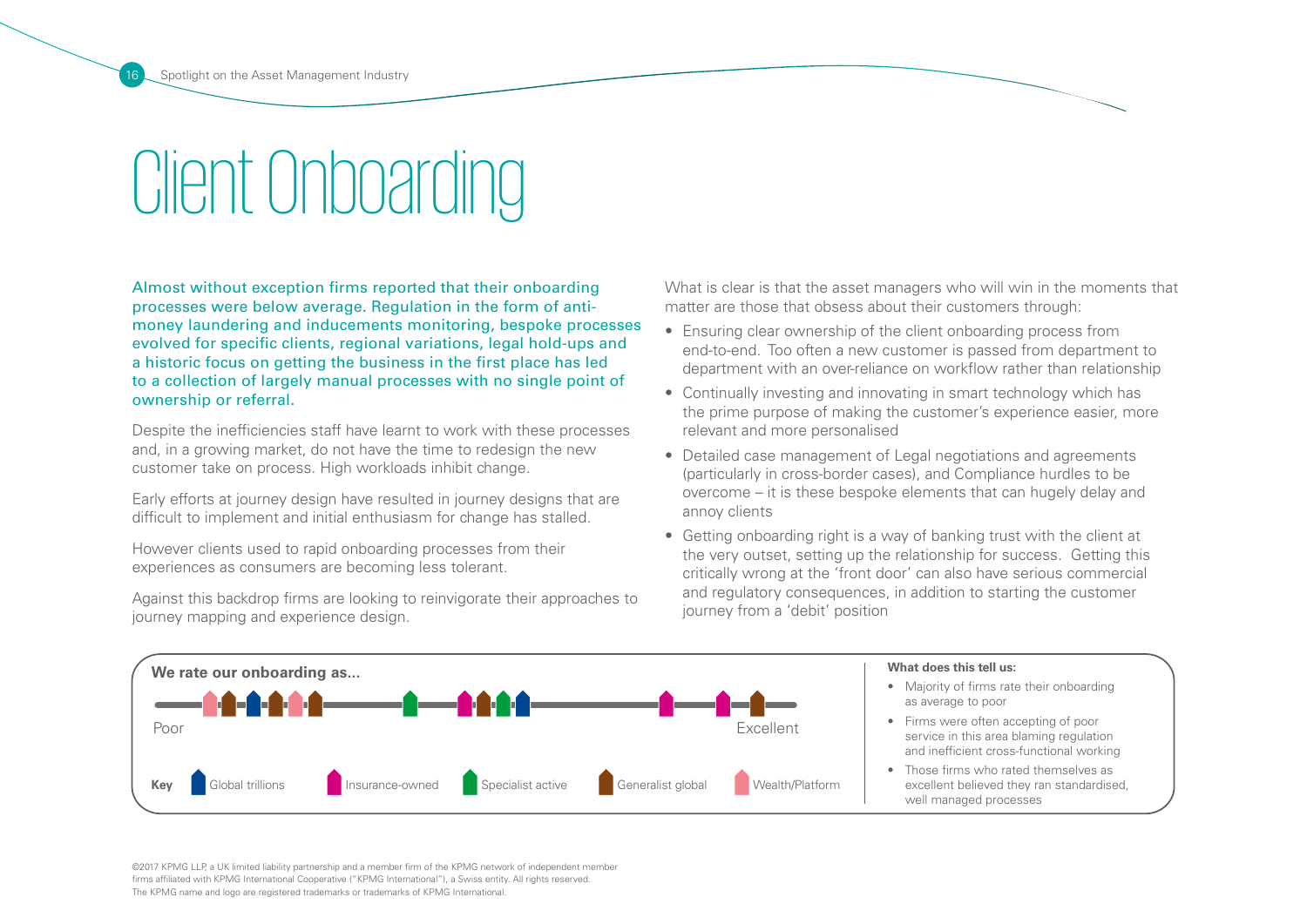### $\frac{66}{10}$  to ke 99

Most important is to keep the client at the heart of what you do – if you take away that, we would be nothing. You have to go above and beyond.

Head of Retail Distribution

### The Way Forward: Transforming the B2B Experience in Asset Management

Our research shows that there are some critical steps to creating market leading customer experiences. There is an opportunity for Asset Management firms to learn from the best and apply these steps to their own customer experience development processes.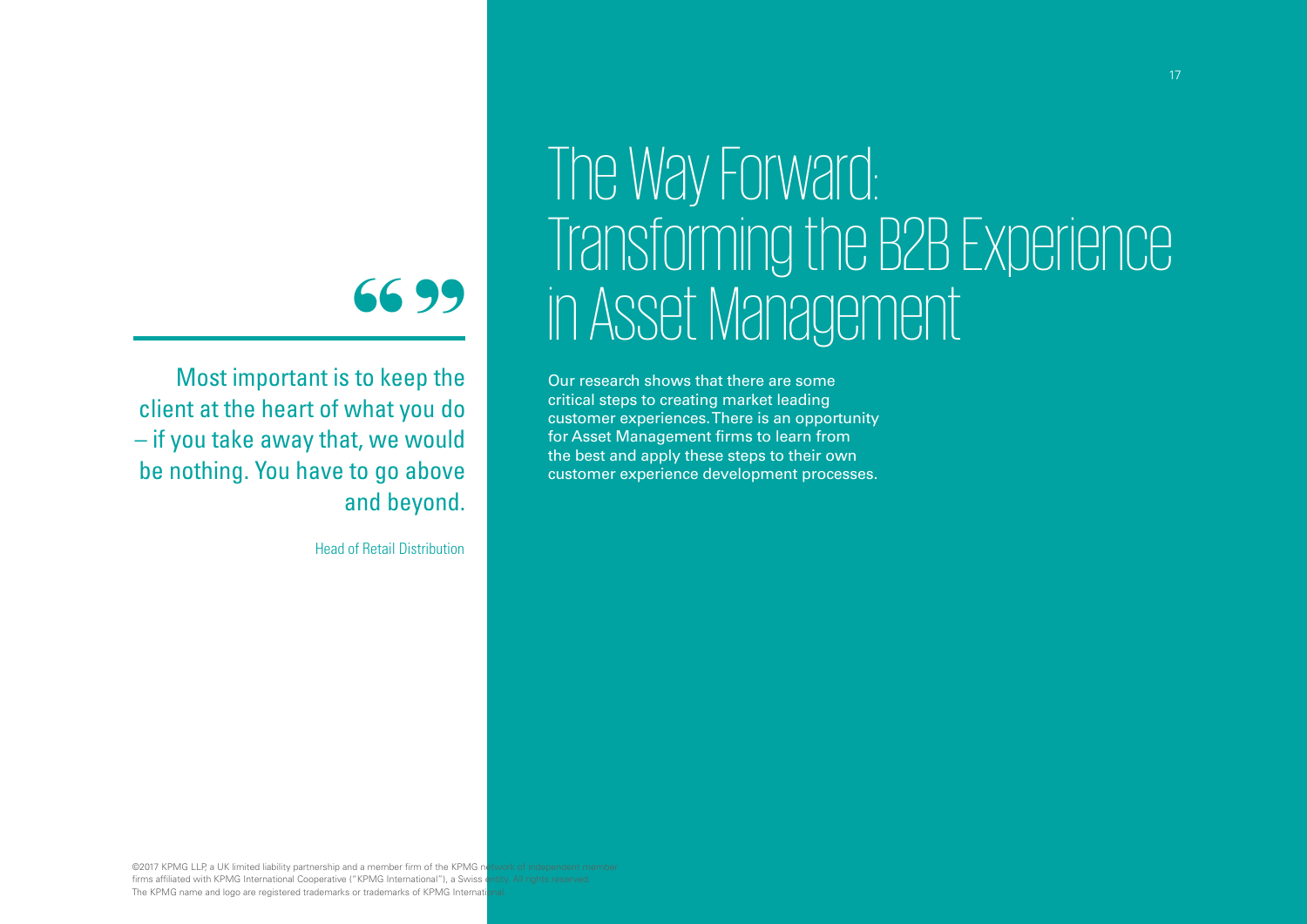

#### Define the experiential life cycle

- Identify the key stages where the relationship is built with the customer
- Identify the specific transition points where the relationship moves on to the next stage
- Map the status of current, actual and previously lost customers across the framework – identify any segment differences
- • Account manager takes ownership and has accountability

### Identify the moments that matter across the life cycle

- Within each stage, identify the critical moments that shape the nature of the relationship with customers
- Check whether these change in importance or type by segment
- Model the impact of the moments that matter against commercial outcomes by identifying the causes of lost business

### Define the target experience at each stage

- For each moment that matters, blueprint the experience you want to deliver
- • Use your brand values and personality to shape the experience content
- Think about the behaviours that will make the most difference and audit their current delivery

### Identify sub-journeys and critical experiences

- Within each journey are a series of sub-journeys – each with a beginning, middle and end
- Identify which of these sub-journeys require redesign and improvement
- Organise experiences around the moments that matter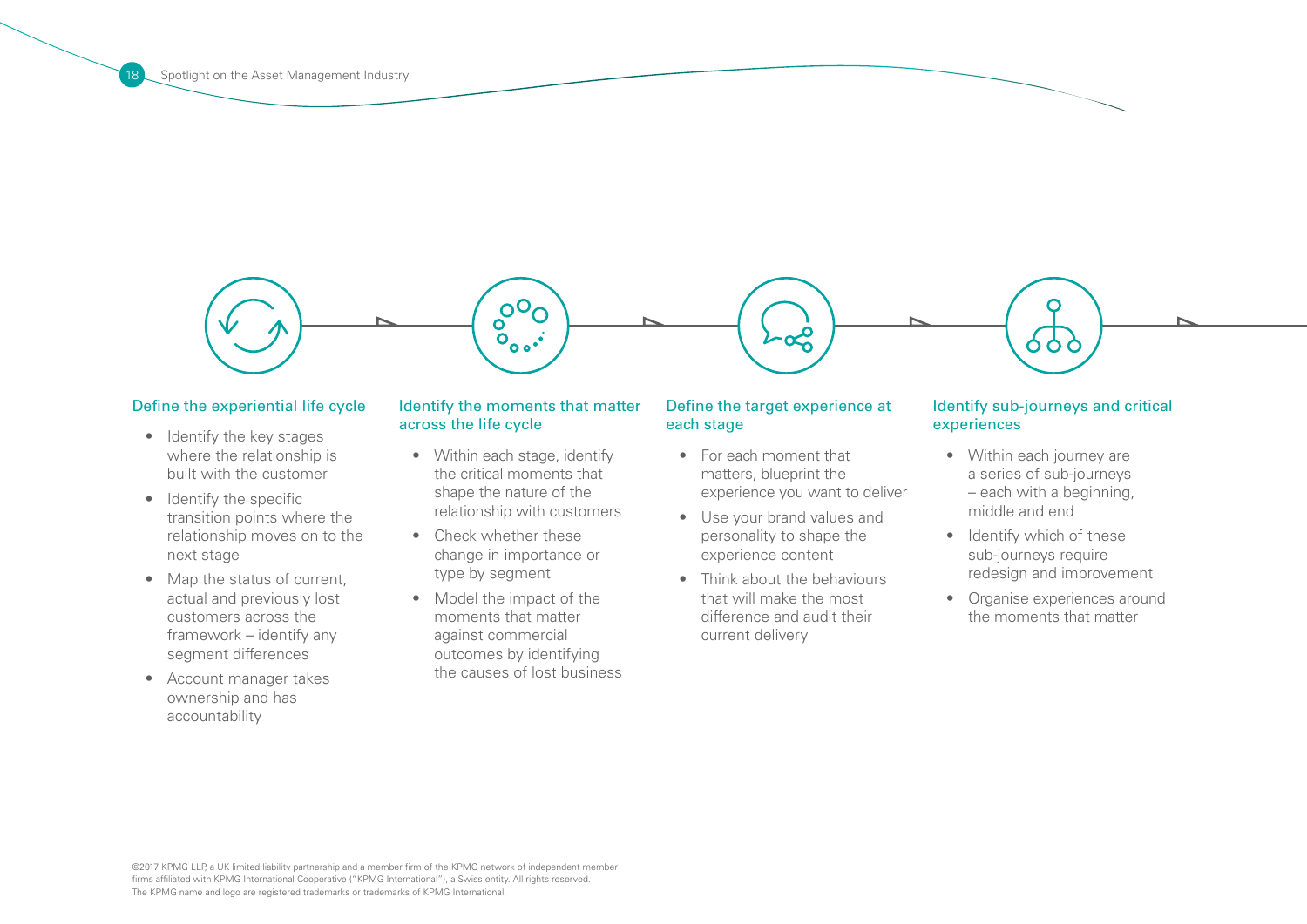

### Select the appropriate Six Pillar behaviours to be deployed across the life cycle/journeys

- Identify which of The Six Pillars impact most strongly on that section of the journey
- From The Six Pillar behaviour diagram (page 8-9), select the key behaviours that will make a competitive difference
- Audit current delivery of the critical behaviours

### Train, recognise and reward employees based on customer experience delivery

- • Align performance management to the delivery of those behaviours
- • Create a mechanism that surfaces and communicates success stories
- • Align reward and recognition programmes to the desired behaviours

### Measure, monitor and improve performance

19

- Use journey-based tracking to monitor high-level metrics such as advocacy and CSAT
- • Use a measurement framework to link journey-based variables to the high-level metrics to aid diagnostics
- Deep dive into key areas of poor behavioural delivery – create an improvement roadmap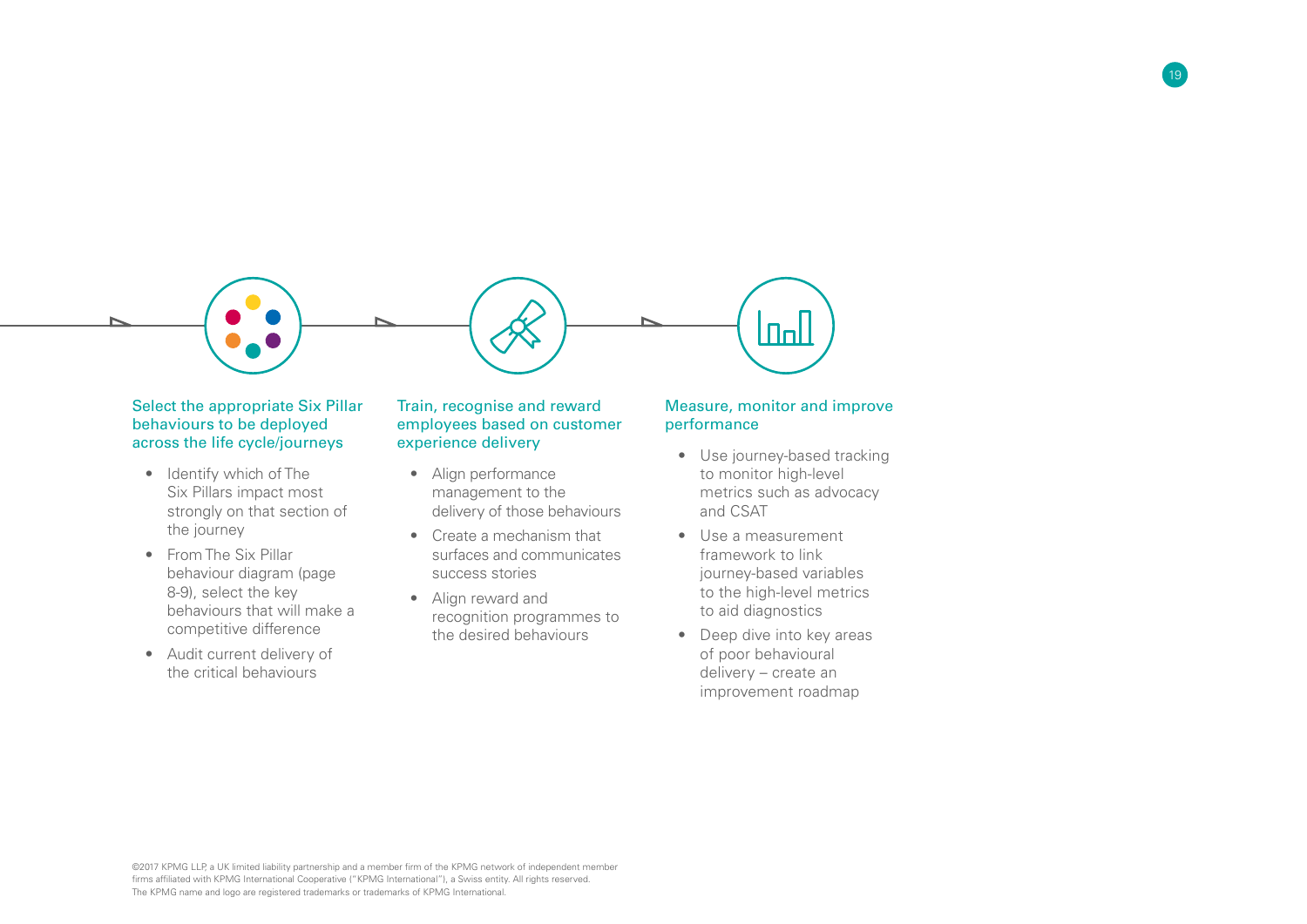### **Metrics**

All firms surveyed described some form of reporting to their boards on client satisfaction, but there was no consistency of metrics or standards, such as NPS, and each had taken their own approach using a combination of service, regulatory and third party metrics. Three firms described a regular client satisfaction and feedback survey.

At the heart of customer experience oriented change lies the voice of the customer. The systematic measurement of the delivery of the customer experience and the use of a measurement framework should be used to target improvement and to monitor success.



#### **What does this tell us?**

- Half of firms we spoke to took an 'insideout' view on CX meaning there was no clear 'Voice of the Customer' even where a Client Council or similar was in place
- The remainder of firms based their views on direct client surveys or regular contact through day to day relationship management

#### **What does this tell us?**

- Most firms saw technology as a key enabler of delivering their CX goals, however, many felt their ability to deliver was at best average
- • Two firms were frustrated with the constraint that legacy or short-term technology placed on longer-term development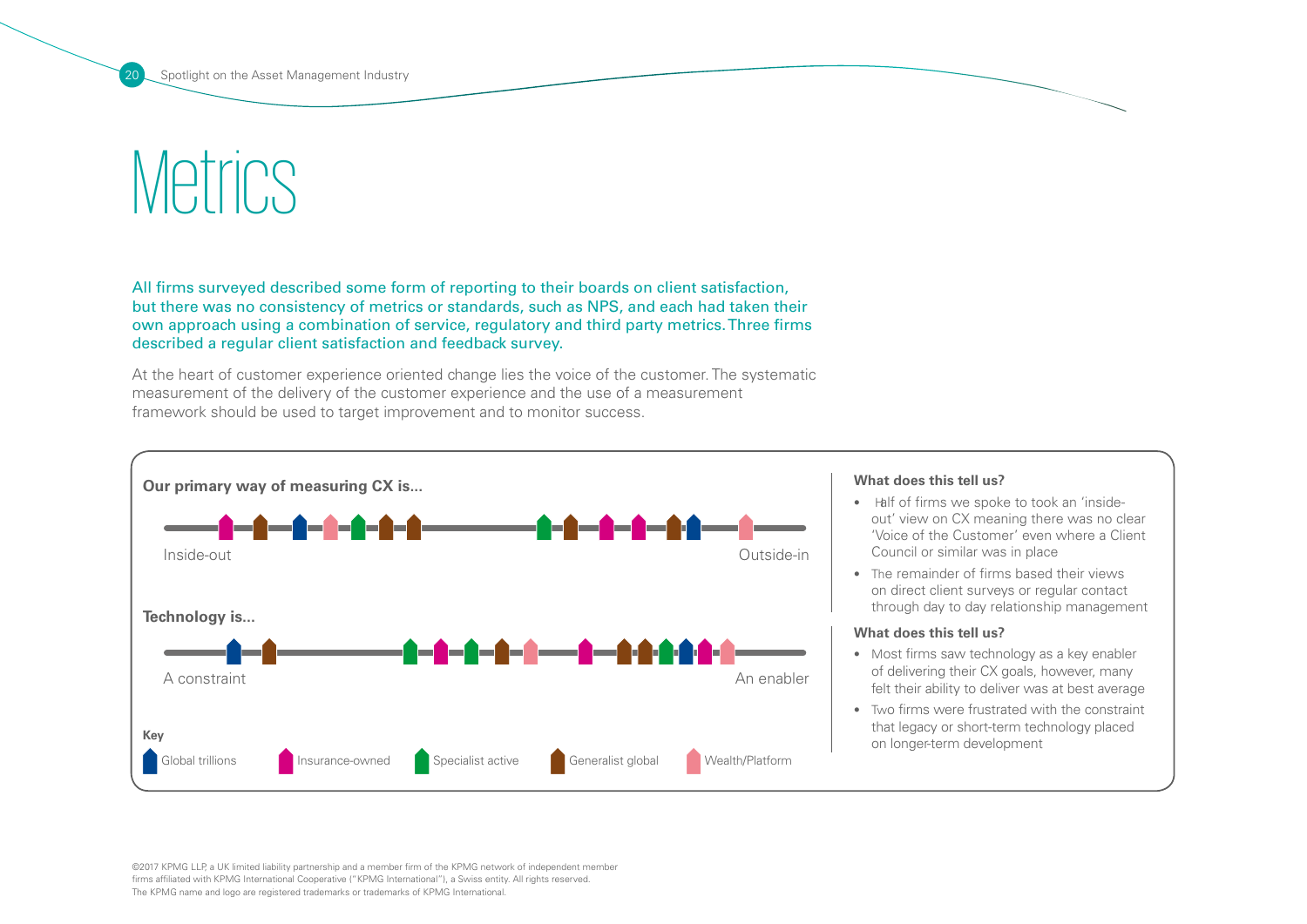## **Conclusions**

Those businesses who focus on the client relationship will ultimately benefit through loyalty, enhanced revenue, prolonged retention and increased shareholder value.

An essential pre-cursor however is an examination of the firm's culture. Our research suggests that for many businesses their culture is internally focused, obsessive about investment practices and steered from the outside more by regulation than clients. Against this backdrop change will only occur if the industry starts to look outside in, learns lessons from others, and puts their clients' experiences at the centre of their decision making.

There is a clear realisation that traditional means of competing, such as client entertaining or opaque commercial deals, are no longer viable for regulatory reasons and structural change in the market. The concern is the extent to which industry 'group think' has concluded the only way to compete is on service and not on the performance or price of the core product – this is particularly of concern for active managers.

Despite the rapid change in the Asset Management industry, most of the firms interviewed felt constrained or even trapped by a combination of regulation, the speed of technology driven change and cost which are stifling innovation and prioritisation of strategic over short-term change.

21

Underlying all of this, the core challenge is the extent to which the industry recognises its own clients and how it approaches understanding client experience from its clients', rather than its own perspective.

The next challenge is for the industry to deliver a revised proposition - not just a service centered on the needs of its clients and which achieves shareholder value.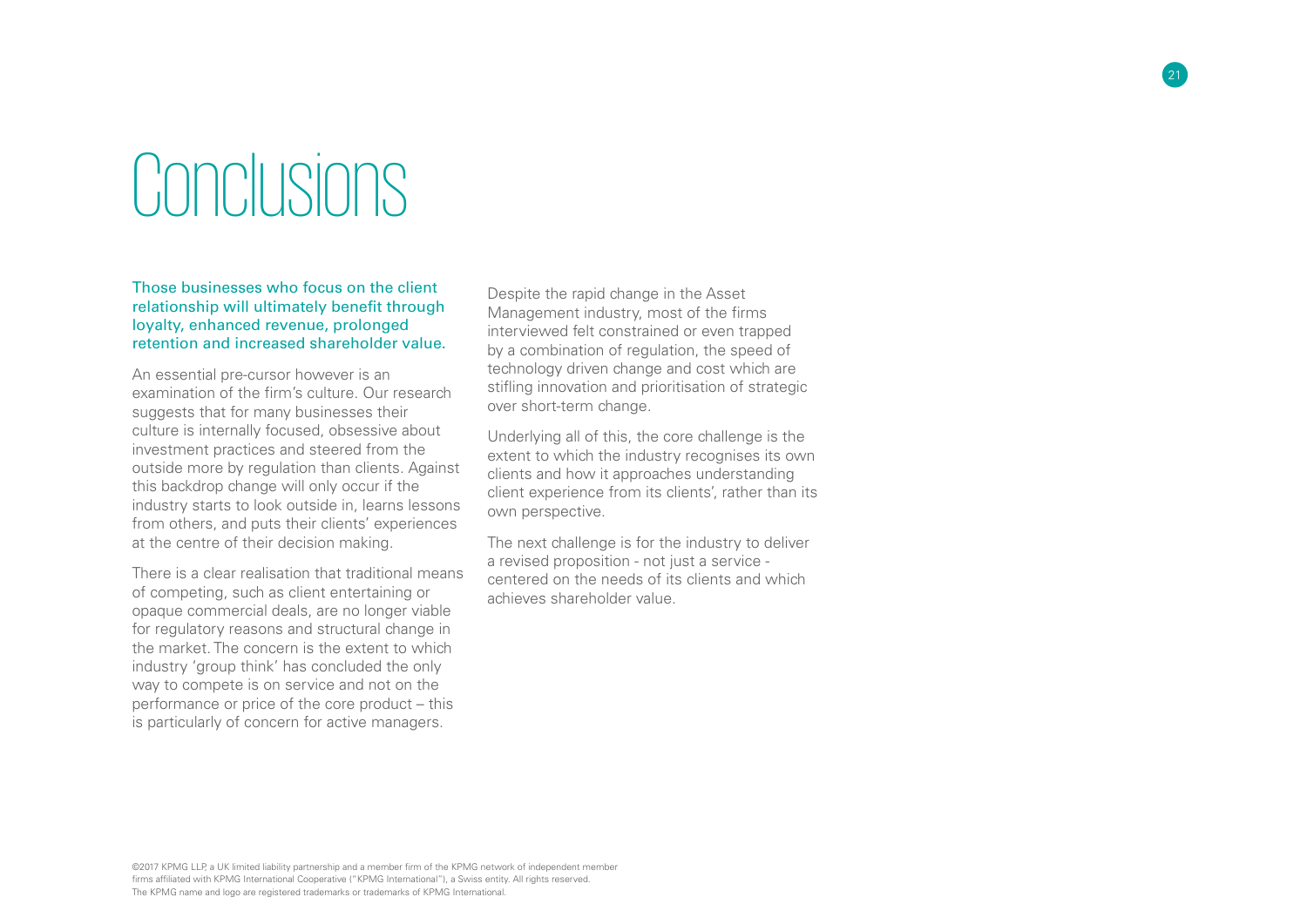### Contact details

### Tom Brown

Partner, Global Head of Asset Management and Partner - KPMG in the UK E. tom.brown@kpmg.co.uk

### David Conway

Director, KPMG Nunwood E. david.conway@kpmg-nunwood.co.uk

### Tim West

Partner, Asset Management Consulting E. tim.west@kpmg.co.uk

### Martin Rumsey

Director, Asset Management Consulting E. martin.rumsey@kpmg.co.uk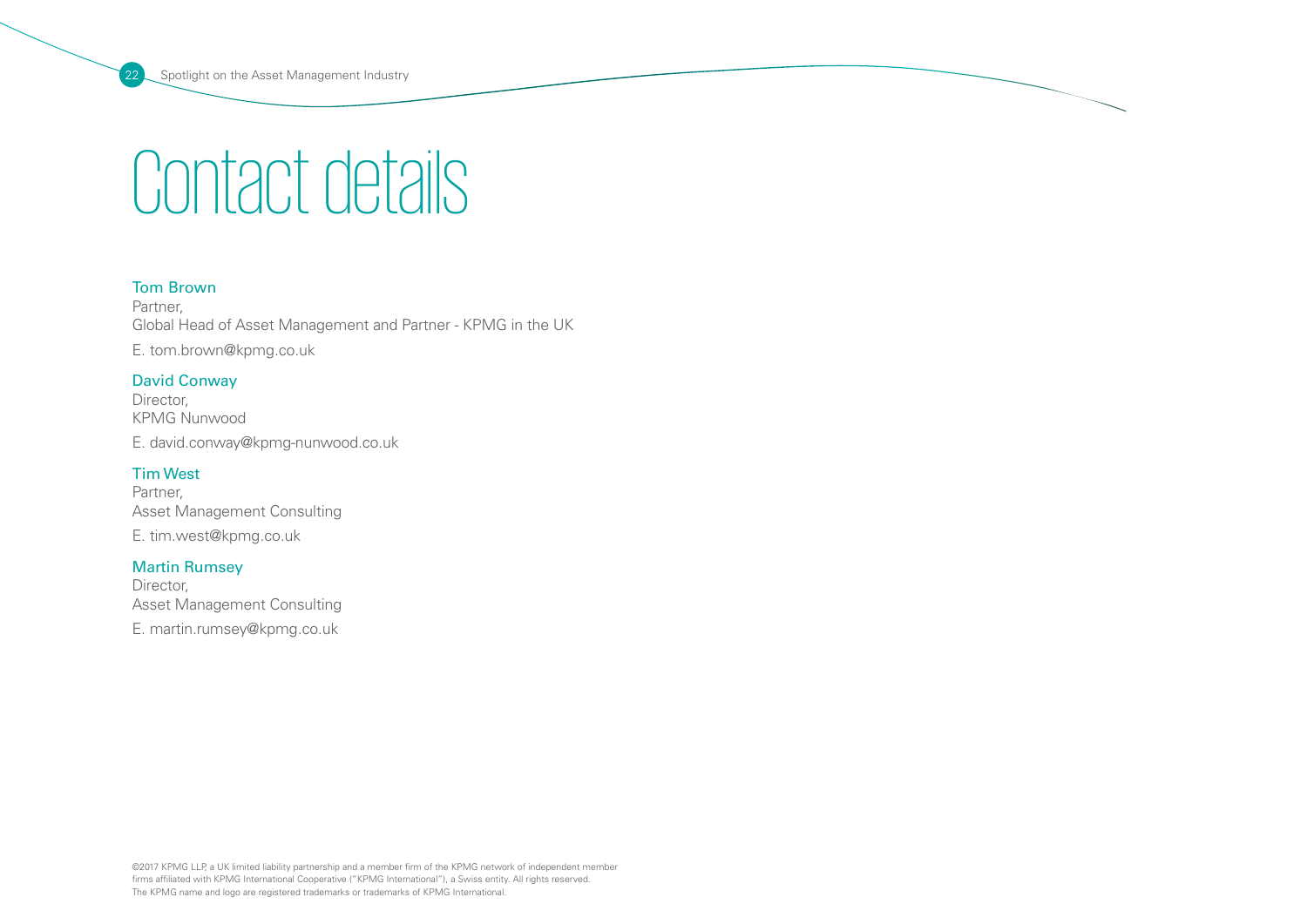# Participating firms

Among the firms that participated were:

- • Aberdeen Asset Management
- • Aegon
- • Aviva Investors
- Brewin Dolphin
- Henderson
- Invesco Perpetual
- • JP Morgan Asset Management
- Legal and General Investment Management
- • Jupiter Asset Management
- Man Group
- Schroders
- State Street Global Services
- • Vanguard